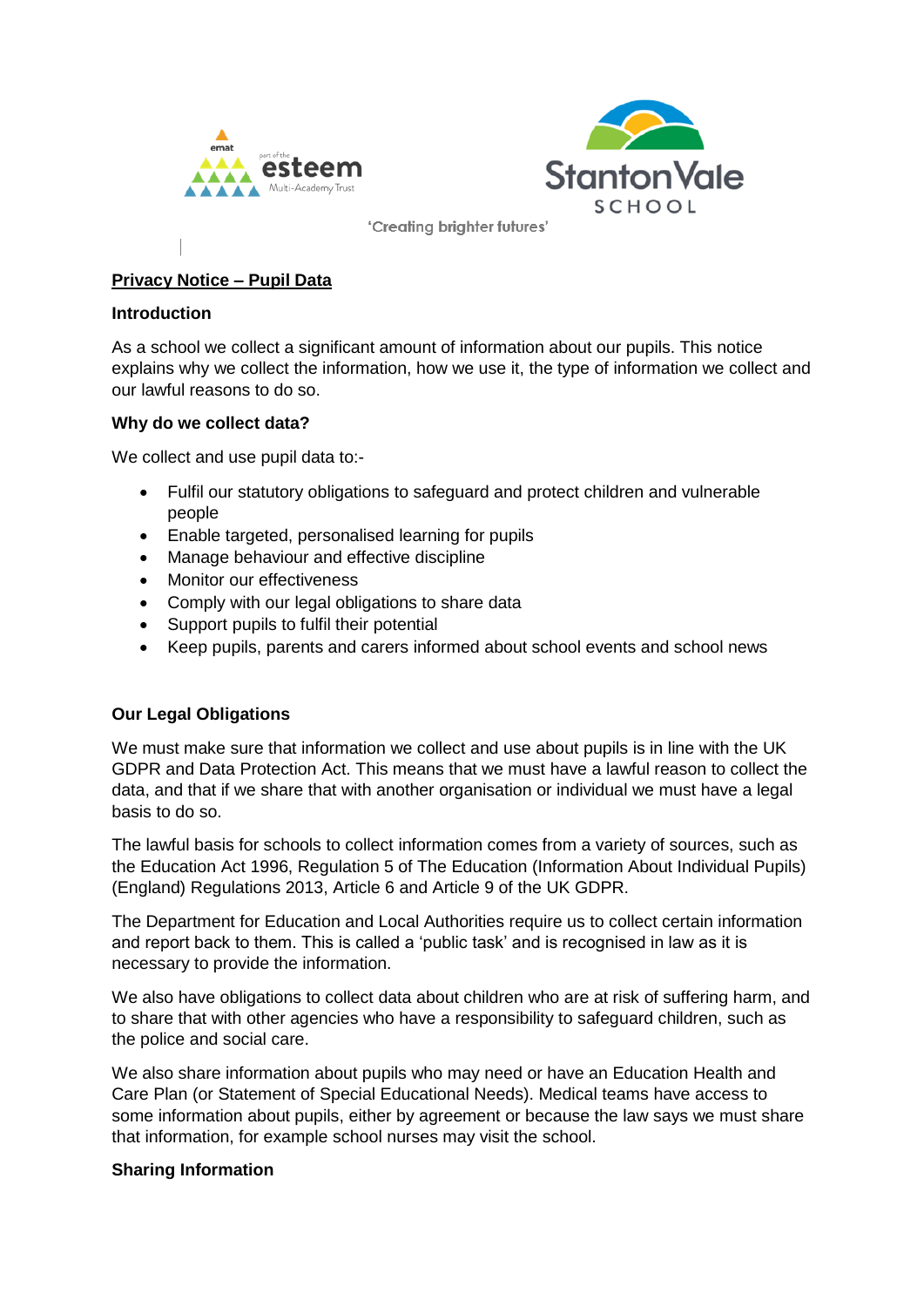



Other services, organisations and people we may share information with include:-

- schools or Academies that the students attend after leaving us
- relevant local authority/(ies)
- youth support services (students aged 13+)
- the Department for Education (DfE)
- the NHS as required
- School nursing service
- Parent/Carer
- Suppliers and service providers
- Health professionals
- Health & Social Welfare organisations
- Professional bodies
- Charities and voluntary organisations
- Auditors
- Survey & research organisations
- Social Care Organisations
- Police forces and Court services
- Suppliers of software and apps that are used in school

We must keep up to date information about parents and carers for emergency contacts.

#### **How we use the data**

In school we also use various third party tools to make sure that pupils best interests are advanced. We also record details about progress, attainment and pupil development to support future planning and learning.

We use data to manage and monitor pastoral needs and attendance/absences so that suitable strategies can be planned if required.

We use systems to take electronic payments for school meals. This includes financial software to manage school budgets, which may include some pupil data. We use software to track progress and attainment.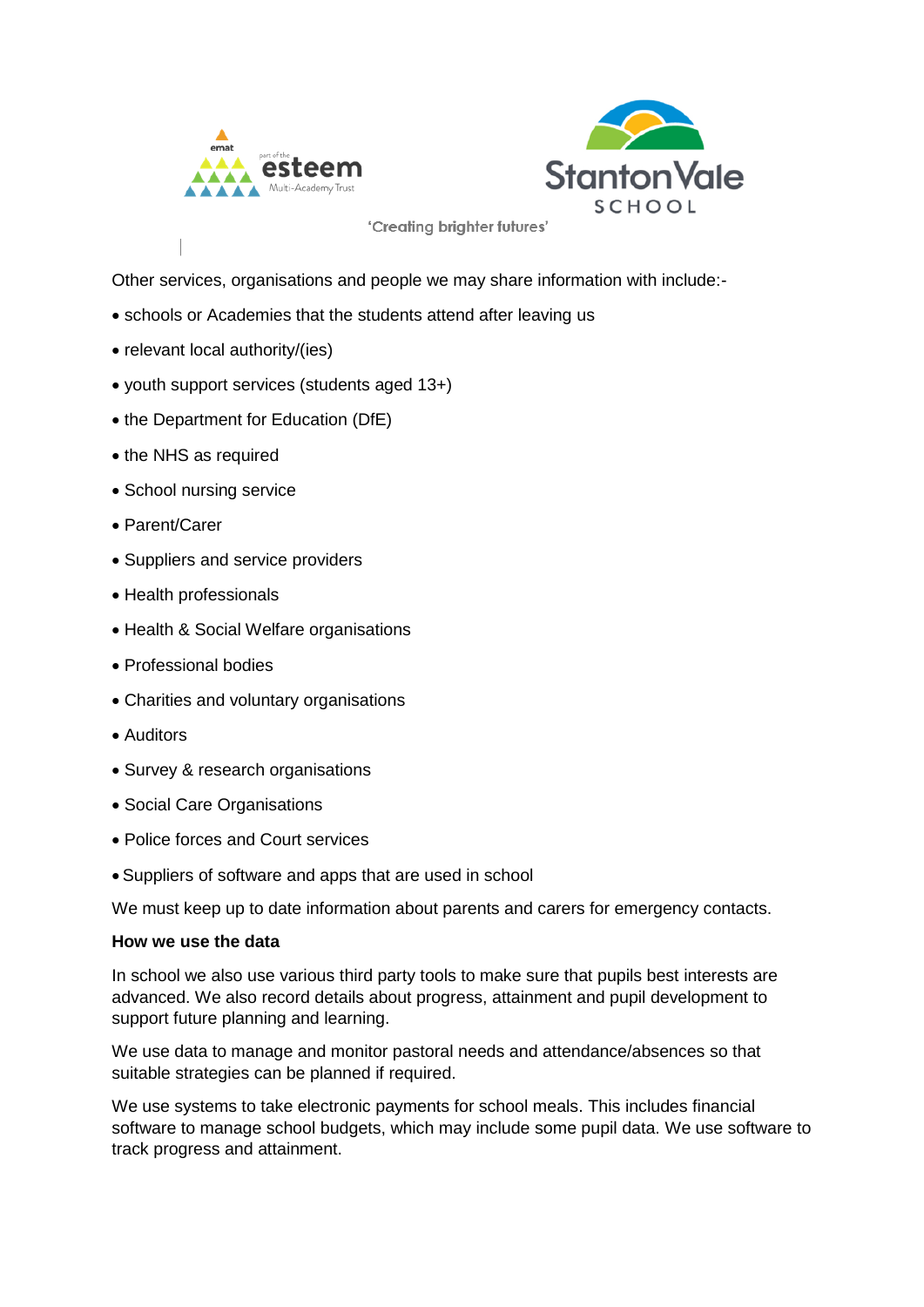



Data can be used to monitor school effectiveness, the impact of intervention and learning styles across groups of pupils as well as individual children.

We may use consultants, experts and other advisors to assist the school in fulfilling its obligations and to help run the School properly. We might need to share pupil information with them if this is relevant to their work.

We also use contact information to keep pupils, parents, carers up to date about school events.

### **What type of data is collected?**

The DfE and government requires us to collect a lot of data by law, so that they can monitor and support schools more widely, as well as checking on individual schools' effectiveness.

The categories of pupil information that the school collects, holds and shares include the following:

Personal information – e.g. names, pupil numbers and addresses Characteristics – e.g. ethnicity, language, nationality, country of birth and free school meal eligibility Attendance information – e.g. number of absences and absence reasons Assessment information – e.g. national curriculum assessment results Relevant medical information and social care Information relating to SEND and health needs Behavioural information – e.g. number of temporary exclusions

CCTV, photos and video recordings of you are also personal information.

### **The National Pupil Database (NPD)**

The NPD is owned and managed by the Department for Education and contains information about pupils in schools in England. It provides invaluable evidence on educational performance to inform independent research, as well as studies commissioned by the Department. It is held in electronic format for statistical purposes. This information is securely collected from a range of sources including schools, local authorities and awarding bodies.

We are required by law, to provide information about our pupils to the DfE as part of statutory data collections such as the school census and early years' census. Some of this information is then stored in the NPD. The law that allows this is the Education (Information About Individual Pupils) (England) Regulations 2013.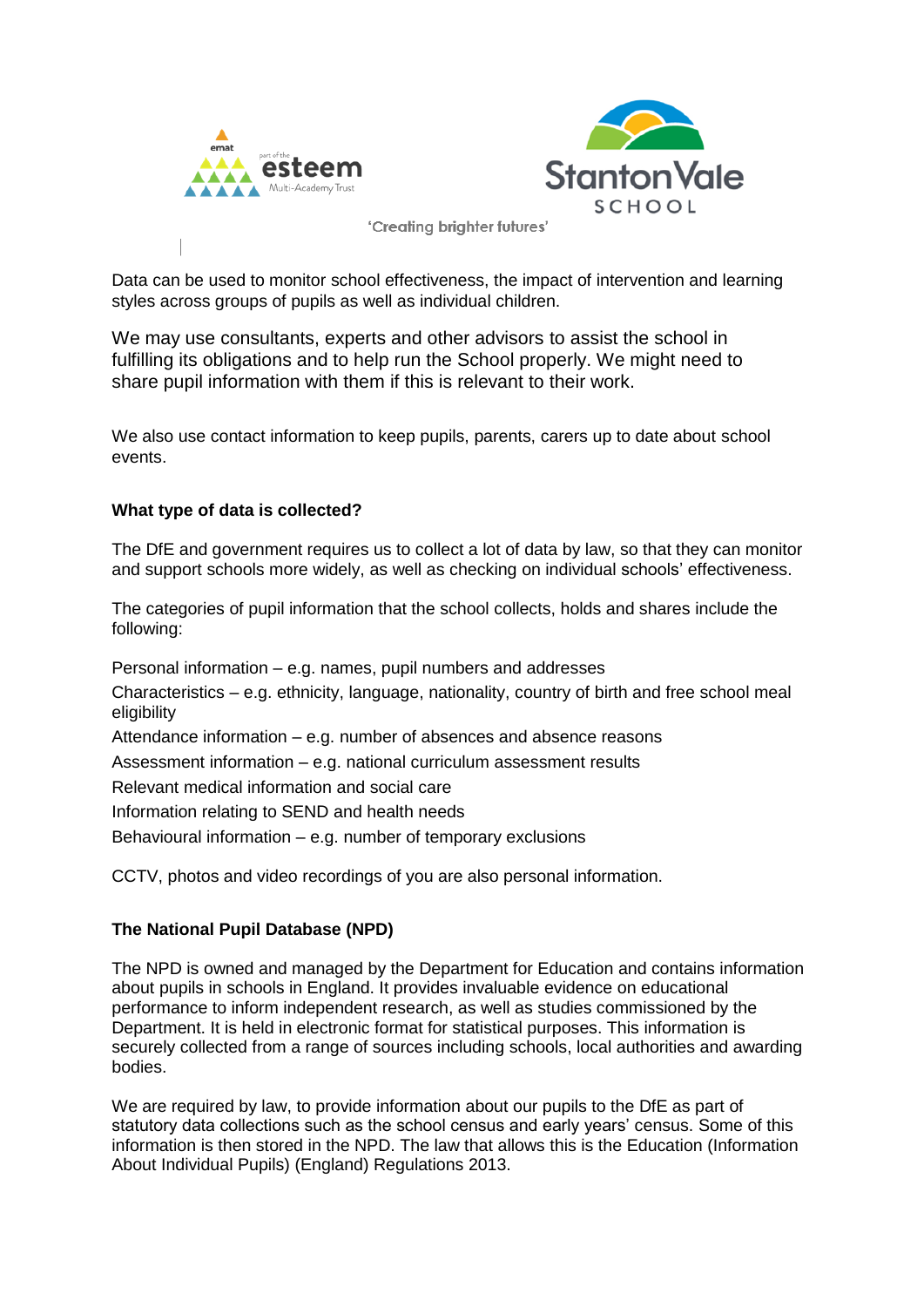



To find out more about the pupil information we share with the department, for the purpose of data collections, go to [https://www.gov.uk/education/data-collection-and-censuses](https://www.gov.uk/education/data-collection-and-censuses-for-schools)[for-schools](https://www.gov.uk/education/data-collection-and-censuses-for-schools).

To find out more about the NPD, go to

[https://www.gov.uk/government/publications/national-pupil-database-user-guide-and](https://www.gov.uk/government/publications/national-pupil-database-user-guide-and-supporting-information)[supporting-information](https://www.gov.uk/government/publications/national-pupil-database-user-guide-and-supporting-information).

The department may share information about our pupils from the NPD with third parties who promote the education or well-being of children in England by:

- conducting research or analysis
- producing statistics
- providing information, advice or quidance

The Department has robust processes in place to ensure the confidentiality of our data is maintained and there are stringent controls in place regarding access and use of the data. Decisions on whether DfE releases data to third parties are subject to a strict approval process and based on a detailed assessment of:

- who is requesting the data
- the purpose for which it is required
- the level and sensitivity of data requested: and
- the arrangements in place to store and handle the data

To be granted access to pupil information, organisations must comply with strict terms and conditions covering the confidentiality and handling of the data, security arrangements and retention and use of the data.

For more information about the department's data sharing process, please visit: <https://www.gov.uk/data-protection-how-we-collect-and-share-research-data>

For information about which organisations the department has provided pupil information, (and for which project), please visit the following website: <https://www.gov.uk/government/publications/national-pupil-database-requests-received>

To contact DfE: <https://www.gov.uk/contact-dfe>

### **Requesting access to your personal data**

Under data protection legislation, parents and pupils have the right to request access to information about them that we hold. To make a request for your personal information, or be given access to your child's educational record, contact [info@stantonvale.derbyshire.sch.uk](mailto:info@stantonvale.derbyshire.sch.uk)

You also have the right to: